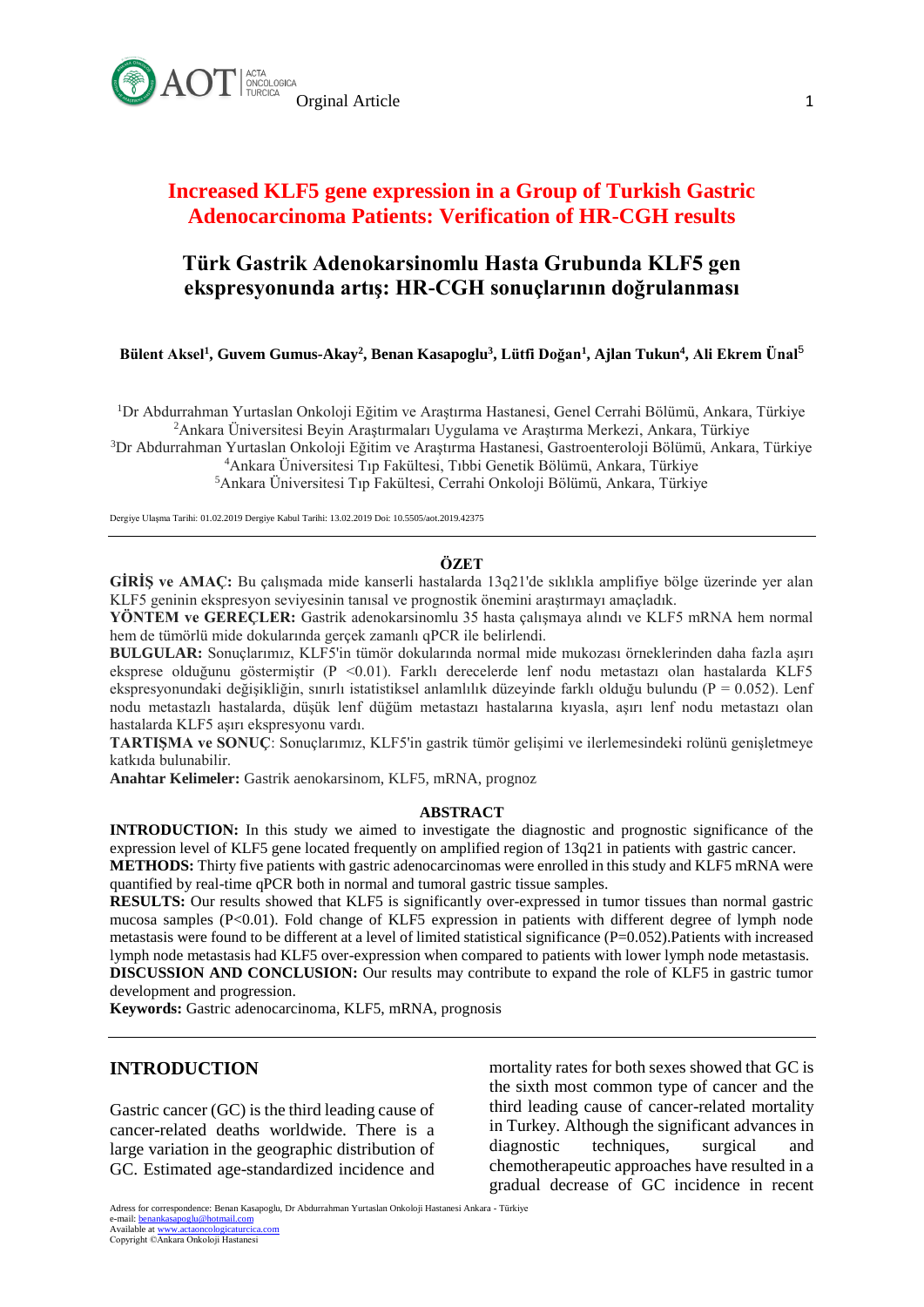

years, it remains a major global health burden [1]. As in many cancers, GC is a biologically heterogeneous disease and both genetic and environmental factors play an important role in its etiology and progression [2, 3].The most common type of GC is adenocarcinoma, which can be further categorized into two main types, intestinal type and diffuse type, which are biologically different with distinct clinical and epidemiological profiles [4]. The difference in the clinic-pathological characteristics between the histological types of gastric cancer indicates that multiple genetic alterations are responsible for the development and progression of GC [\[2,](https://www.ncbi.nlm.nih.gov/pmc/articles/PMC4471538/#b2-mco-0-0-486) 5].It is accepted that GC originates from a sequential accumulation of molecular and genetic alterations in gastric epithelial cells but the whole mechanism of carcinogenesis has yet to be clarified[6]. Numerical chromosomal abnormalities and other chromosomal rearrangements including translocations, duplications, deletions and inversions are seen in the majority of GCs and these changes may result in increase or decrease in gene expression or the generation of chimeric gene products [2]. Besides chromosomal rearrangements, small scale gene mutations leading to changes in gene expression are also associated with GC.

In recent years by using metaphase- and array-CGH techniques (m-CGH and a-CGH, respectively), different patterns of unbalanced chromosomal aberrations leading to altered gene dosage have been successfully identified in various human malignant neoplasms including GC. Mutations of tumor suppressor genes and oncogenes, such as*APC*, *KRAS*, *TP53*, *RUNX3*, *CDH1* and *CTNNB1*, have been frequently reported, together with amplifications of *MYC*, *FGFR2*, *MET*, and *HER2*.Among these, gene amplification is the most common mode of genetic alterations(41%)and frequently leads to the overexpression of genes that may affect cellular phenotype [7].Using high-resolution m-CGH, we have previously shown that the copy number gain of 13q with a minimally overlapping region 13q21-q32, the locus containing the *KLF5 gene*, is a frequent alteration in GC.It is noteworthy that this copy number gain was significantly associated with increased lymph node metastasis in our gastric adenocarcinoma patients [8].

*KLF5* gene (a.k.a. CKLF, IKLF, BTEB2) encodes a member of the Kruppel-like factor subfamily of zinc finger proteins. The protein product acts as a transcriptional activator that specificallybinds directly to a "CACCC"motif in the promoters of various target genes. KLF5 acts downstream of various different signaling pathways and may contribute in both promoting and suppressing cell proliferation. It has been shown that the expression of this gene may be changed in a variety of different cancers and cancer cell lines [9]. Based on our previous finding, in this study we aimed to analyze, for the first time, the possible role of KLF5 mRNA expression in primary gastric tumors and corresponding normal gastric mucosa samples.

## **PATIENTS and METHODS**

### *Study Population*

This study was performed in accordance with the principles of the Declaration of Helsinki and was approved by the Research Ethics Committee of Ankara University Faculty of Medicine (approval no: 37-808). A total of 35 newly diagnosed patients with primary gastric adenocarcinoma were included in the current survey. The tissue samples used were obtained from patients who had undergone surgical tumor resection at the Department of Surgical Oncology, Faculty of Medicine, Ankara University, between October, 2004 and January, 2006, after receiving the patients' informed consent granting permission for anonymous use of their tissue samples in future studies.

The patients had no family history of cancer and were free of concurrent malignant conditions other than gastric cancer. None of the patients had received chemotherapy or radiotherapy prior to surgery. If the lesions were considered as early gastric cancer during surgical resection, the patients were excluded from the study. Patients who were diagnosed with diffuse type gastric adenocarcinoma during histopathological evaluation were excluded from the study and only patients with the intestinal type of gastric adenocarcinoma were enrolled. Tumoral and normal mucosa samples were obtained from all the subjects. Samples of normal mucosa were collected from areas near the surgical margins and far from the

e-mail: <u>benankasapoglu@hotmail.com</u><br>Available at <u>www.actaoncologicaturcica.com</u>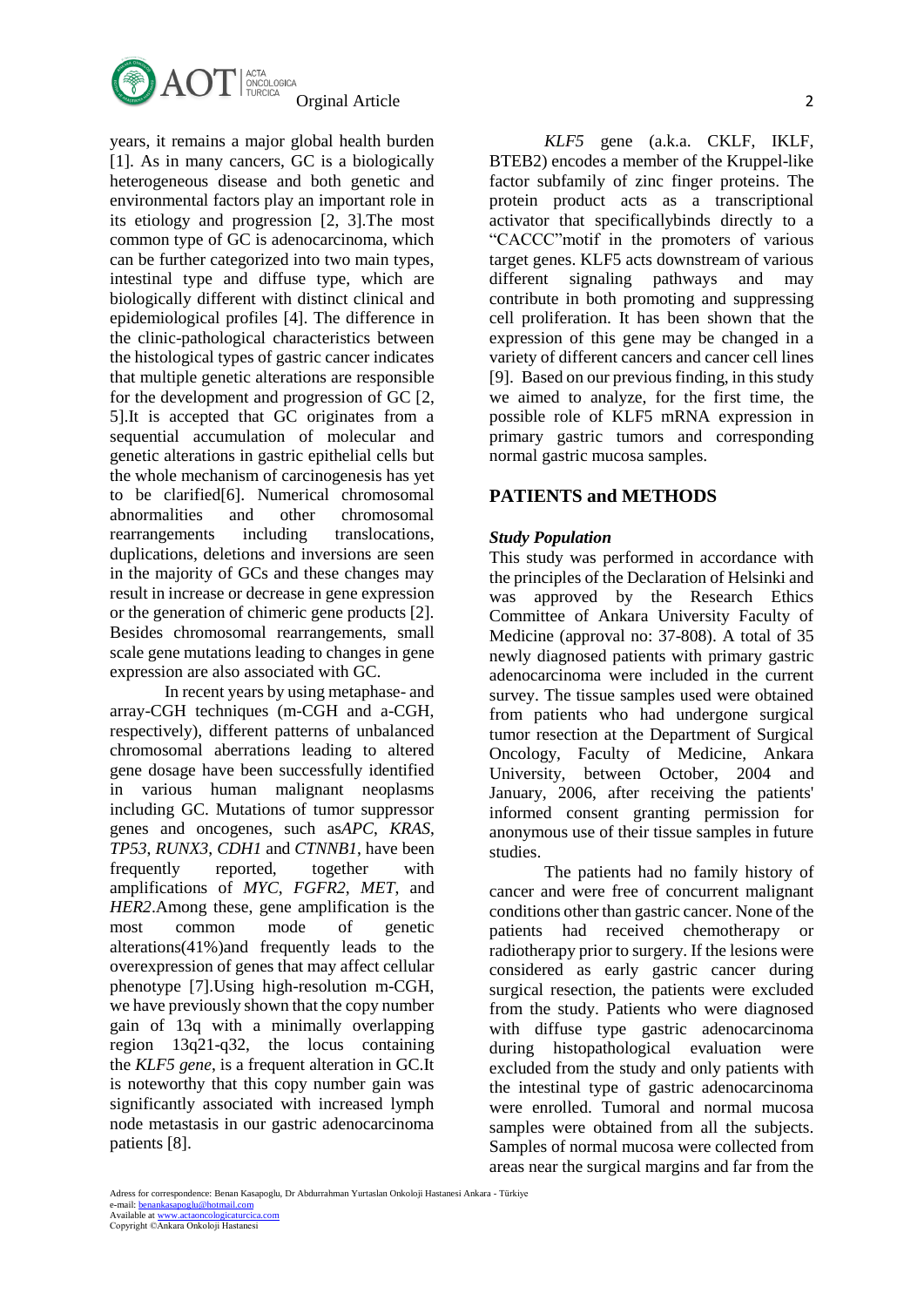

tumors that were macroscopically free of tumor invasion. Only the patients for which RNA samples were available for both tumoral and normal mucosa specimens were included in the present study.

## *RNA extraction and cDNA synthesis*

RNA samples were obtained from freshly frozen tissue specimens stored at −80°C. RNA extraction was performed using Roche TriPure reagent (cat. no. 11667157001; Roche, Mannheim, Germany) according to the manufacturer's instructions. the extracted RNA was quantified using the Spectramax Plus spectrophotometer and SoftmaxPlus v. 4.8 software (Molecular Devices, Sunnyvale, CA, USA).RNAs were converted to cDNA with High Fidelity Transcriptor cDNA synthesis kit (Roche, Germany; Cat. No: 0508995001) following the protocol provided by the manufacturer.Briefly, the reaction mixture were prepared by mixing 100 ng of RNA sample, 2  $\mu$ l hexamer primer, and dH<sub>2</sub>O to maintain a final volume of 11.4  $\mu$ l, and then incubated at 65 °C for 10 min. After completing the incubation, the reaction mixture was taken on ice and 8.6 µl master mix composed of 4 µl of 5X tampon solution (250 mMTris/HCl, 150 mMKCl, 40 mM MgCl2, pH 8.5), 0.5 µl protector RNase inhibitor (20 mMHepes - KOH, 50 mMKCl, 8 mMDithiothreitol, %50 glycerol, pH 7.6), 2 µl dNTP mixture (10 mM each), 1 µl Dithiothretiol (0.1 M) and 1.1 µl reverse transcriptase (200 mM Potassium Phosphate, 2 mMDithiothretiol, %0.2 Triton X-100 (V/V), %50 glycerol, pH 7.2) was added on reaction mixture. Subsequently, reaction mixture was incubated at 29  $\mathrm{^{\circ}C}$  for 10 min, 48  $\mathrm{^{\circ}C}$  for 60 min, and 85 °C for 5 min. Incubations were carried out on the thermocycler (Eppendorf, Germany). *Real-Time qPCR*

# KLF5 mRNA expression level was measured

by Taq-Man Real-Time qPCR method using Light Cycler 2.0 instrument (Roche, Germany). Glyceraldehyde 3-phosphate dehydrogenase (GAPDH) gene was used as housekeeping gene in order to normalize KLF5 expression level. All the intron spanning primers and TaqMan probes used for expression analysis were designed from "Universal Probe Library" available at www.roche-appliedscience.com/sis/rtpcr/ezhome.html.Primers and probe sequences used to analyze the expression of the KLF-5 gene were Forward: 5'-

3') and UPL prob #65. Primers and probe sequence used for the analysis of expression of the GAPDH gene were as follows: Forward: 5'- ATCATCCCTGCCTCTACTGG-3', Reverse: 5'- GTCAGGTCCACCACTGACAC -3' and Prob: 5'-ACCTTGCCCACAGCCTTGGC-3'. All the probes used were 5' FAM-, 3' TAMRAlabeled.

Roche Light Cycler TaqMan Master Kit (Roche, Germany; Cat No: 04735536001) was used for PCR reaction preparation. PCR reactions were carried out with a final volume of 20 µl containing 4 µl master mix (5X enzyme, Fast Start Taq DNA polymerase, reaction tampon,  $MgCl<sub>2</sub>$ , and dNTP), 0.5 mM of each primers  $(2 \mu l \text{ each}), 0.2 \text{ mM of probe}, 5 \mu l$  $dH<sub>2</sub>O$ , and 5 µl of cDNA sample. For each gene, separate PCR reactions were set up in separate capillary. *KLF5* and *GAPDH* expressions of the tissue of interest were analyzed in the same run and no-template control was included in each run. The reaction conditions were as follows: 10 min at  $95^{\circ}$ C for the pre-incubation step; 55 cycles of 10 s at 95 $\degree$ C, 30 s at 60 $\degree$ C, and 3 s at  $72^{\circ}$ C for the amplification step, and a final cooling step for 30 s at  $40^{\circ}$ C. Relative gene expression analysis was performed to determine the expression levels of KLF5 gene by using Light Cycler 4.05 software. Fold changes in gene expression levels were calculated by ΔΔCt ( $2^$ -  $ΔΔCt)$  method.

Representative KLF5 and GAPDH amplification curves obtained from normal and tumor samples belonging to the same patient are depicted in Fig. 1A and 1B, respectively.

# *Statistical Analysis*

Statistical analyses were performed using SPSS (SPSS Inc, Chicago IL, USA) version 15.0. Kaplan-Meier method was used for calculation of DFS and OS. Prognostic factors were analyzed with Cox Regression Model. The cutoff for statistical significance was set at *p* value <0.05.. Difference between relative*KLF5*mRNA concentration ratios of the tumor and normal tissues was evaluated by Wilcoxon Signed Ranks test. Relative *KLF5* expression in normal and tumor breast tissue and fold changes of KLF5 expression in different clinicopathological groups were analyzed with non-parametric Mann Whitney U or Kruskal Wallis tests. Spearman rho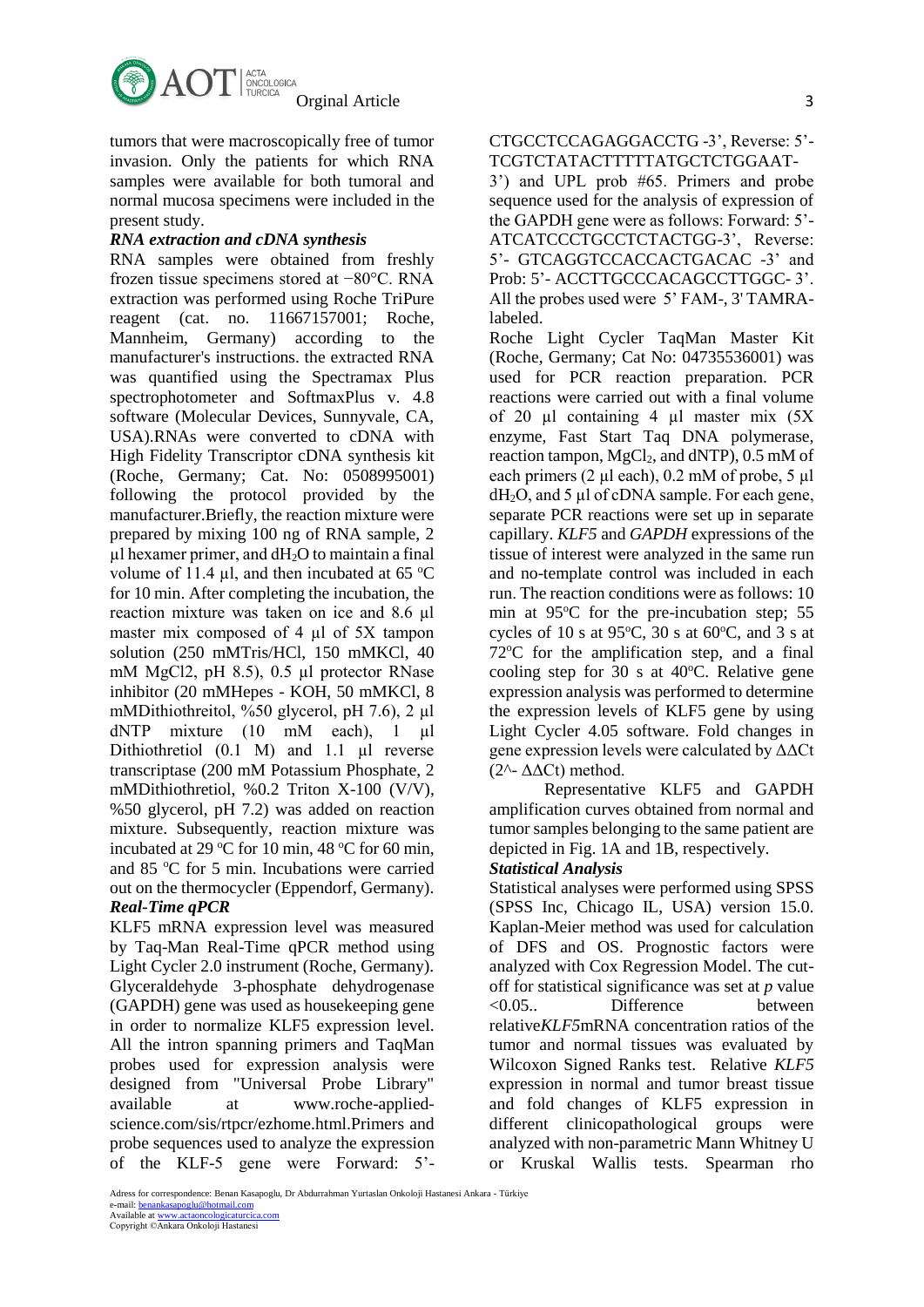

coefficient was used for assessing the relation between age and fold change in *KLF5*expression. Frequencies of H. pylori infection in different clinicopathological groups were compared by Pearson Chi-square test.

**Table1.**Relationship between KLF5 expression and clinicopathological parameters

| <b>RelativeKLF5expression</b> |                |                                                                  |                        |                   |                        |                                      |                        |
|-------------------------------|----------------|------------------------------------------------------------------|------------------------|-------------------|------------------------|--------------------------------------|------------------------|
|                               |                |                                                                  |                        | $Mean \pm SD$     |                        |                                      | Median (Min -          |
|                               |                |                                                                  |                        |                   |                        |                                      | Max)                   |
| Normal $(n=35)$               |                |                                                                  |                        | $0.088 \pm 0.164$ |                        |                                      | $0.055(0.001 - 0.944)$ |
| Tumor $(n=35)$                |                |                                                                  |                        | $0.249 \pm 0.336$ |                        |                                      | $0.088(0.002 - 1.231)$ |
| $P^*$                         |                |                                                                  |                        |                   |                        |                                      | 0.006                  |
|                               |                | <b>RelativeGASC1expression</b><br><b>RelativeGASC1expression</b> |                        |                   |                        | <b>Foldchange of GASC1expression</b> |                        |
|                               |                | in normal tissue                                                 |                        | intumortissue     |                        |                                      |                        |
| Clinicopathological           | ${\bf N}$      | $Mean \pm SD$                                                    | Median (Min-           | $Mean \pm SD$     | Median (Min -          | $Mean \pm SD$                        | Median (Min - Max)     |
| <b>Parameters</b>             |                |                                                                  | Max)                   |                   | Max)                   |                                      |                        |
| <b>TumorInvasion</b>          |                |                                                                  |                        |                   |                        |                                      |                        |
| $T1 + T2$                     | 6              | $0.060 \pm 0.052$                                                | $0.048(0.003 - 0.152)$ | $0.177 \pm 0.171$ | $0.161(0.009 - 0.475)$ | $3.463 \pm 2.620$                    | 2.665 (0.788-7.361)    |
| $T3 + T4$                     | $\mathbf{2}$   | $0.091 \pm 0.182$                                                | $0.048(0.001 - 0.944)$ | $0.229 \pm 0.315$ | $0.086(0.002 - 1.173)$ | 28.985 ± 102.46                      | $1.690(0.104-542.445)$ |
| $P^{**}$                      | 8              |                                                                  | 0.843                  |                   | 0.775                  |                                      | 0.878                  |
| LymphNodeMetastasis           |                |                                                                  |                        |                   |                        |                                      |                        |
| N <sub>0</sub>                | $\,8\,$        | $0.058 \pm 0.051$                                                | $0.047(0.003 - 0.152)$ | $0.225 \pm 0.240$ | $0.150(0.009 - 0.689)$ | $6.171 \pm 5.872$                    | 4.607 (0.536-17.348)   |
| $N1 + N2$                     | $\mathfrak{2}$ | $0.107 \pm 0.199$                                                | $0.055(0.001 - 0.944)$ | $0.202 \pm 0.339$ | $0.074(0.002 - 1.231)$ | $29.021 \pm 112.457$                 | 1.112 (0.104-542.445)  |
| N <sub>3</sub>                | 3              | $0.037 \pm 0.027$                                                | $0.038(0.011 - 0.062)$ | $0.566 \pm 0.385$ | $0.544(0.202 - 0.975)$ | $30.76 \pm 41.647$                   | 12.830 (4.459-92.947)  |
| $P***$                        | $\overline{4}$ |                                                                  | 0.844                  |                   | 0.068                  |                                      | 0.052                  |
|                               |                |                                                                  |                        |                   |                        |                                      |                        |
| <b>Tumor Grade</b>            |                |                                                                  |                        |                   |                        |                                      |                        |
| G1                            | $\mathbf{1}$   | $0.064 \pm 0.049$                                                | $0.056(0.001 - 0.152)$ | $0.151 \pm 0.164$ | $0.068(0.002 - 0.569)$ | $4.873 \pm 7.902$                    | 1.709 (0.497-28.840)   |
| $G2 + G3$                     | 7              | $0.111 \pm 0.225$                                                | $0.038(0.002 - 0.944)$ | $0.342 \pm 0.426$ | $0.089(0.04-1.231)$    | 42.059 ± 126.929                     | 4.709 (0.104-542.445)  |
| $P^{**}$                      | $\mathbf{1}$   |                                                                  | 0.613                  |                   | 0.258                  |                                      | 0.483                  |
|                               | 8              |                                                                  |                        |                   |                        |                                      |                        |
| H.pylori                      |                |                                                                  |                        |                   |                        |                                      |                        |
| <b>Positive</b>               | $\mathbf{1}$   | $0.089 \pm 0.094$                                                | $0.058(0.017-0.360)$   | $0.293 \pm 0.349$ | $0.143(0.027-1.231)$   | $5.431 \pm 6.180$                    | 2.633 (0.247-21.015)   |
| <b>Negative</b>               | $\mathfrak{Z}$ | $0.105 \pm 0.220$                                                | $0.056(0.002 - 0.944)$ | $0.210 \pm 0.283$ | $0.088(0.004 - 0.975)$ | $11.473 \pm 23.678$                  | 1.959 (0.104-92.947)   |
| $P^{**}$                      | $\mathbf{1}$   |                                                                  | 0.457                  |                   | 0.300                  |                                      | 0.742                  |
|                               | $\overline{7}$ |                                                                  |                        |                   |                        |                                      |                        |
| Resectedtumor size            |                |                                                                  |                        |                   |                        |                                      |                        |
| $<$ 2 cm                      | 6              | $0.081 \pm 0.138$                                                | $0.032(0.002 - 0.360)$ | $0.104 \pm 0.056$ | $0.088(0.057-0.212)$   | $12.140 \pm 16.982$                  | 4.660 (0.247-44-324)   |
| $2-5$ cm                      | $\mathbf{1}$   | $0.139 \pm 0.258$                                                | $0.641(0.003-0.944)$   | $0.169 \pm 0.270$ | $0.071(0.004 - 0.975)$ | $8.940 \pm 26.488$                   | 0.886 (0.104-92.947)   |
| $>5$ cm                       | $\sqrt{2}$     | $0.050 \pm 0.041$                                                | $0.055(0.001 - 0.142)$ | $0.201 \pm 0.260$ | $0.084(0.002 - 0.812)$ | $6.381 \pm 8.272$                    | 2.633 (0.475-28.840)   |
| $P^{**}$                      | $\mathbf{1}$   |                                                                  | 0.340                  |                   | 0.901                  |                                      | 0162                   |
|                               | 3              |                                                                  |                        |                   |                        |                                      |                        |
| Resectiontype                 |                |                                                                  |                        |                   |                        |                                      |                        |
| Total                         | $\mathbf{1}$   | $0.199 \pm 0.244$                                                | $0.055(0.001 - 0.944)$ | $0.184 \pm 0.244$ | $0.084(0.002 - 0.812)$ | $8.218 \pm 12.594$                   | 1.959 (0.230-44.324)   |
| <b>Partial</b>                | 5              | $0.062 \pm 0.050$                                                | $0.051(0.003 - 0.152)$ | $0.215 \pm 0.260$ | $0.116(0.004 - 0.975)$ | $10.335 \pm 22.928$                  | 2.118 (0.104-92.947)   |
| $P^{**}$                      | $\mathbf{1}$   |                                                                  | 0.520                  |                   | 0.711                  |                                      | 0.953                  |
|                               | 6              |                                                                  |                        |                   |                        |                                      |                        |

Adress for correspondence: Benan Kasapoglu, Dr Abdurrahman Yurtaslan Onkoloji Hastanesi Ankara - Türkiye

e-mail: <u>benankasapoglu@hotmail.com</u><br>Available at <u>www.actaoncologicaturcica.com</u><br>Copyright ©Ankara Onkoloji Hastanesi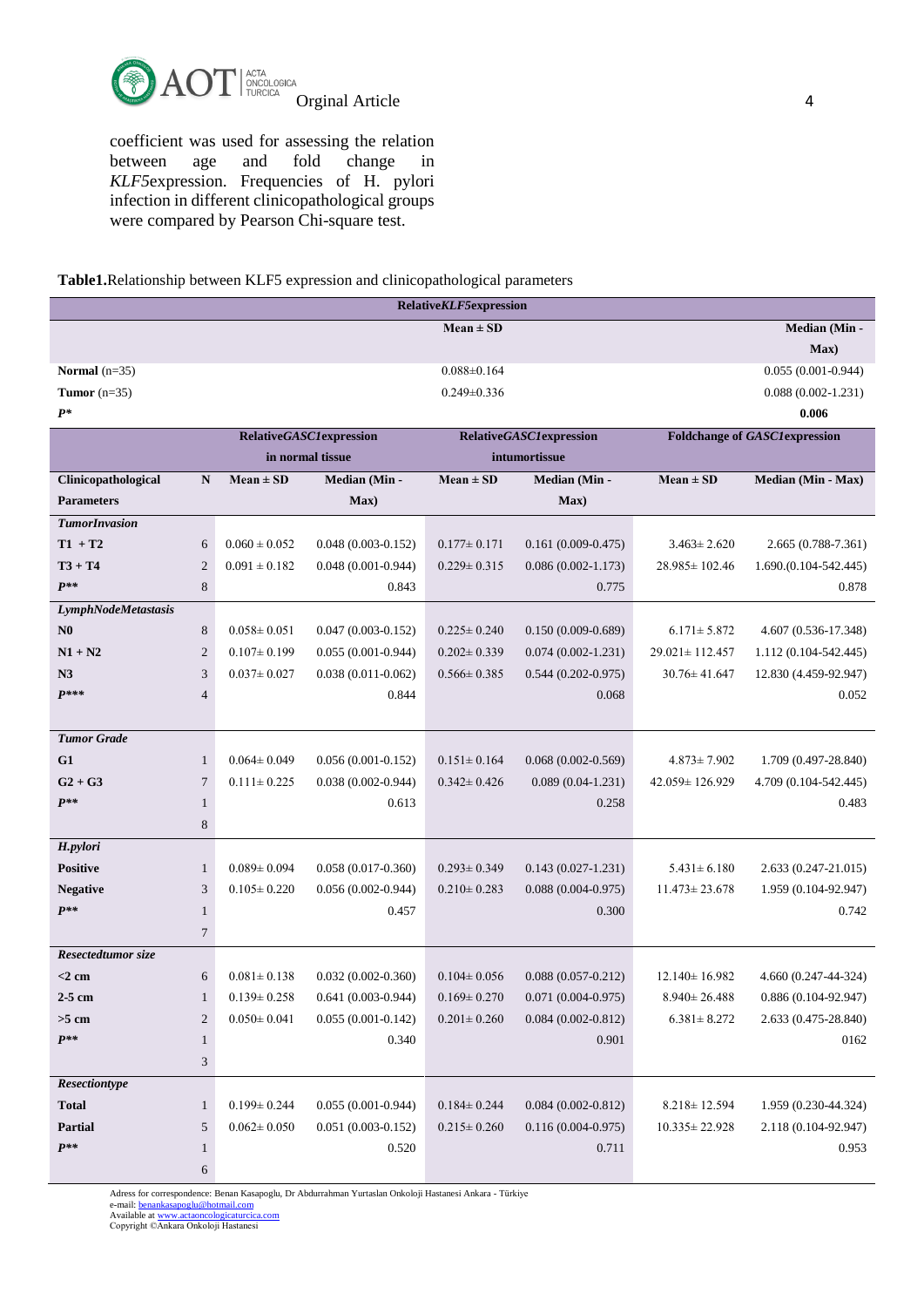

\* Wilcoxon Signed Ranks test \*\* Mann-Whitney U test \*\*\* Kruskal Wallis test

SD: standart deviation



**Figure 1**.*KLF5* (**A**) and *GAPDH* (**B**) gene amplification curves obtained from normal and tumor samples from patient.

## **Results**

### *The demographic and clinicopathological characteristics of the patients*

Of the patients 23 (65.7%) were male and 12 (34.3%) were female with a mean age of 59.45  $\pm$  10.88 years and 60.55  $\pm$  14.73 years, respectively. Histopathological diagnoses were intestinal type adenocarcinoma in all cases. For the tumor invasion, 11.4 % of the patients were designated to be in T1, 8.6 % in T2, 77.1%in T3, and 2.9% in T4 tumor. When the lymph node involvement was investigated, frequency distribution was as follow: N0, 34.3%; pN1, 25.7%; pN2, 28.6%; and pN3, 11.4%.The percentages of low-grade (G1), intermediate grade (G2) and high grade (G3) tumor incidences overall were 48.6%, 14.3%, and 37.1

Adress for correspondence: Benan Kasapoglu, Dr Abdurrahman Yurtaslan Onkoloji Hastanesi Ankara - Türkiye e-mail: <u>benankasapoglu@hotmail.com</u><br>Available at <u>www.actaoncologicaturcica.com</u>

Copyright ©Ankara Onkoloji Hastanesi

%, respectively. Only one of the patients had distant metastasis. When the *H. pylori* infection status analyzed, 54.3% of the patients were found to be *H.pylori* positive.48.4% of the patients had undergone total gastrectomy and the remaining had partial resection.

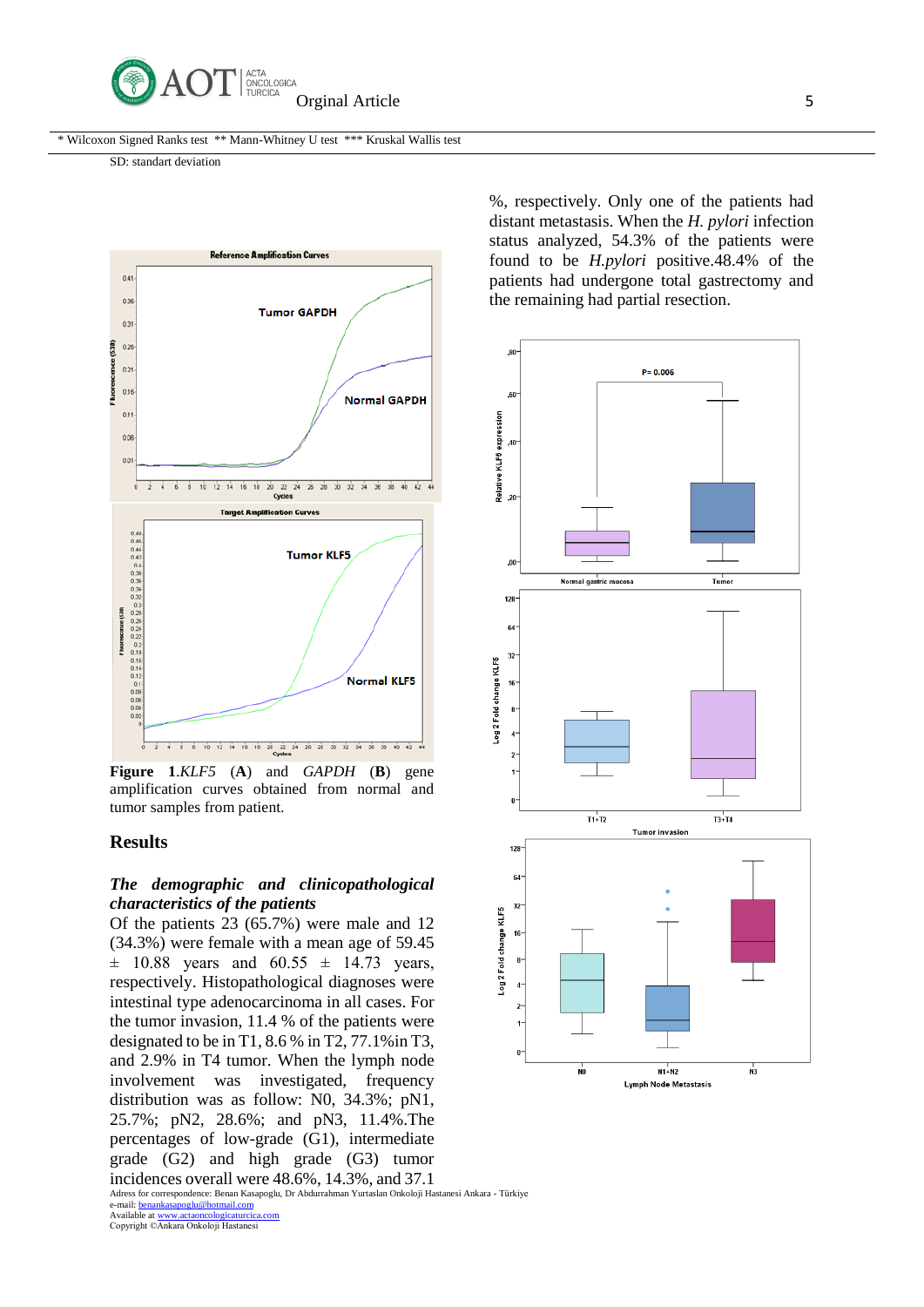



**Figure 2.** KLF5 expression in different groups. (**A**) Relative KLF5 expression in normal gastric mucosa and tumor samples. (**B**) Fold change in KLF5 expression in tumors with different tumor invasion. (**C**) Fold change in KLF5 expression in tumors with different lymph node metastasis. (**D**) Fold change in KLF5 expression in tumors with different grade. (**E**) Fold change in KLF5 expression in tumors with different resection type.

#### *KLF5 mRNA expression*

The extent of *KLF5* expression in tumor specimens varied from 0.002 to 1.231 with a mean value of  $0.249 \pm 0.336$ . In non-tumoral

Adress for correspondence: Benan Kasapoglu, Dr Abdurrahman Yurtaslan Onkoloji Hastanesi Ankara - Türkiye e-mail: <u>benankasapoglu@hotmail.com</u><br>Available at <u>www.actaoncologicaturcica.com</u>

Copyright ©Ankara Onkoloji Hastanesi

adjacent gastric mucosa the mean *KLF5* expression were found as  $0.087 \pm 0.164$  ranging from 0.001 to 0.944 (Table 1). Our results showed that *KLF5* is overexpressed in tumor tissues than normal gastric mucosa samples (P<0.01, Figure 2A). However, *KLF5* expression levels were shown to have significant relation neither with age nor with gender (p>0.05).

### *Correlation between KLF5 mRNA expression and clinicopathological parameters*

In the present study, we evaluated the correlation between *KLF5* expression and the clinicopathological parameters of TNM classification, histological grade, *H.pylori* infection, resected tumor size, and resection type (Table 1). Since all of the patients exhibited appreciable *KLF5* expression in their normal gastric mucosa, we have analyzed *KLF5* expression levels both in normal tissues and tumor tissues in terms of any relation with clinicopathological parameters. In addition, fold change of *KLF5* expression in tumor tissues compared with their corresponding normal gastric mucosa was also analyzed in this respect.

The association between *KLF5* expression and tumor invasion was evaluated for 34 patients. The median *KLF5*concentration ratio (minmax) in normal gastric tissue of early stage patients (T1 and T2) and late stage (T3 and T4) patients were 0.048 (0.003-0.152) and 0.048 (0.001-0.944), respectively, with no statistically significant difference (P>0.05). Median of *KLF5* expressions in tumor tissues with different degree of invasion were found to be similar. Likewise, the fold change of *KLF5*  expression in T1+T2 tumors have shown no significant difference from T3+T4 tumors (P>0.05, Figure 2B). Regional lymph node metastasis was also surveyed in relation to *KLF5* expression. The median (min-max) *KLF5* expression in normal gastric mucosa of the patients with N0 tumors was 0.047 (0.003- 0.152), similarly in patients with N1 and N2 tumors was 0.055 (0.001-0.944) and in patients with N3 was 0.038 (0.011-0.062) (P>0.05). Although patients with higher number of lymph node metastases had approximately 5-fold increased *KLF5* expression in their tumor tissues than the patients with lower lymph node metastasis, this difference has not reached the statistically significance level  $(P= 0.068)$  (Table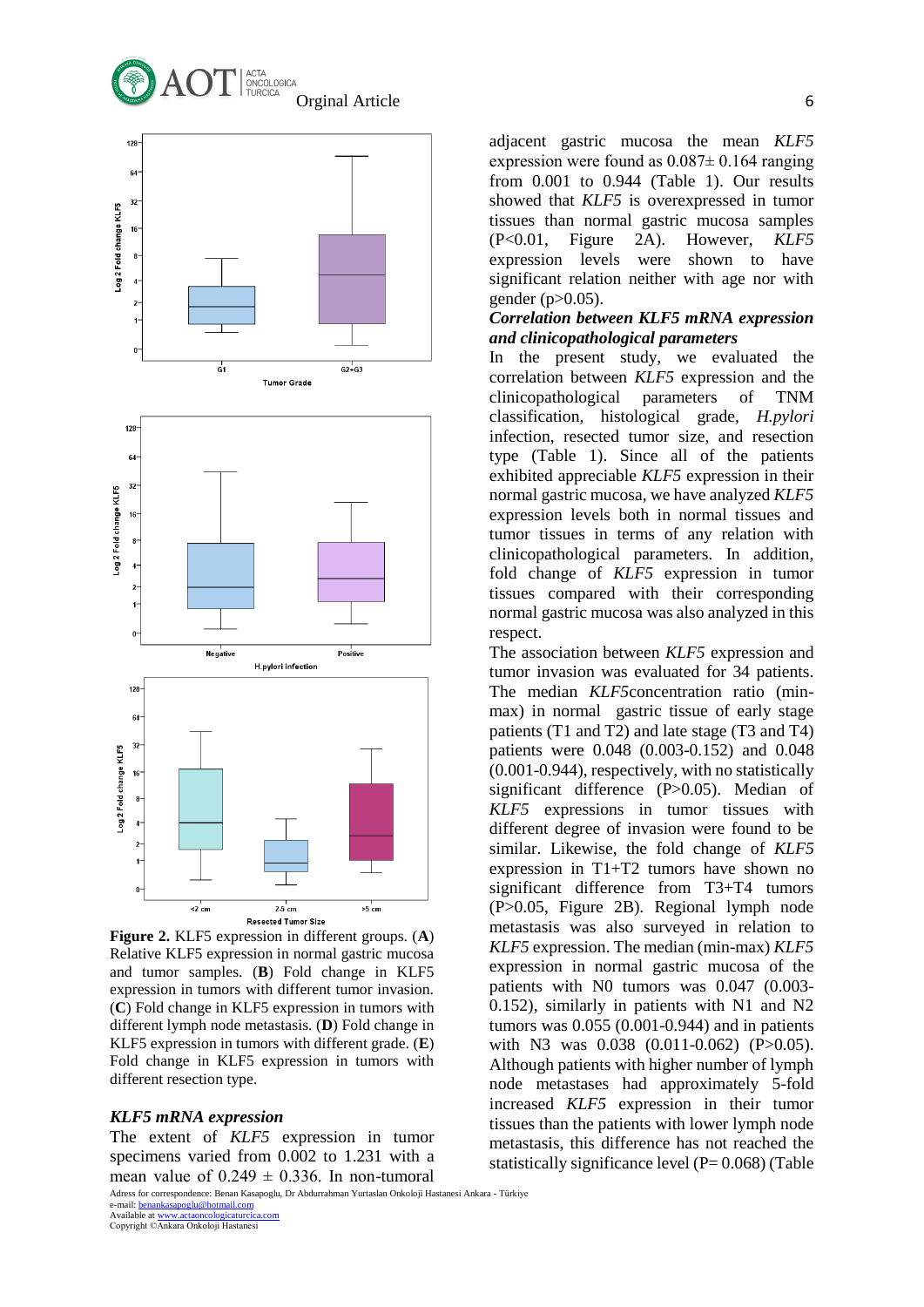

1). Similarly, the fold change of *KLF5* expression in patients with different degree of lymph node metastasis were found to be different at a level of limited statistical significance (P=0.052). Patients with increased lymph node metastasis had *KLF5* overexpression when compared to patients with lower lymph node metastasis (Table1, Figure 2C). Due to only one of the patients had distant metastasis, statistical correlation between the *KLF5* expression and distant metastasis was overlooked. When the *KLF5* expression in normal gastric mucosa of patients with low grade G1 tumors was compared with those of high grade ones (G2+G3) [0.056 (0.001-0.152) vs 0.038 (0.002-0.944)] no significant difference was detected (p>0.05) (Table1, Figure 2D).

The relation between H.pylori infection and different clinicopathological parameters of patients were also analyzed. We have found that the tumors with lower invasion  $(T1+T2)$ had no *H.pylori* infection and the *H.pylori* positive samples were all in T3+T4 group ( $\chi^2$ = 5.340; P= 0.021). Similarly, resected tumors greater than 5 cm were found to be more frequently H. pylori infected, although the difference has not reached the statistically significance level ( $\chi^2$ = 3.759; P= 0.052) (Data not shown).

The relative *KLF5* expression in normal and tumor tissue, and fold change of *KLF5* expression did not show any association with H.pylori positivity (P>0.05), resected tumor size, and resection type (Table1, Figure 2E).

# **DISCUSSION**

Despite recent advances in surgical techniques and chemotherapeutic regimens, GC still stands out among the cancer-related deaths worldwide [1]. Over the past years, research-based studies on GC have yielded significant knowledge about the molecular genetic mechanisms underlying this disease. Even, work on the reclassification of gastric tumors based on the molecular changes detected is in progress. In spite of these efforts, the factors related to the prognosis of the disease are still not fully understood [7]. In this study we determined that: *KLF5* is overexpressed in tumor tissues compared with normal gastric mucosa samples; although patients with higher number of lymph node metastases had approximately 5-fold increased *KLF5* expression in their tumor tissues than the patients with lower lymph node metastasis, the difference was not statistically significant. On the other hand; the relative *KLF5* expression in normal and tumor tissue did not show any association with H.pylori positivity.

A hallmark of most solid tumors, including GC, is chromosomal instability that results in gains and losses of genomic material. Among these, copy number variations are commonly reported in GC and these cause to gene expression changes. In our previous work, we have reported DNA copy number changes in 43 patients with gastric adenocarcinomas by using HR-CGH in Turkey. Our most prominent finding was gains of 13q with a minimally overlapping region 13q21-q32, since it has been correlated with an increased lymph node metastasis. In the current study, we have analyzed the expression of *KLF5* gene located at 13q21 region, as possible target for genomic amplification events in gastric cancer.

Up to date, a number of proteins have been identified belonging to the Kruppel-like factor family, which is effective in controlling epithelial homeostasis and carcinogenesis [10]. Kruppel like factors act as DNA-binding transcriptional regulators and participate in the cell proliferation and differentiation [11,12]. *KLF4* and *KLF5* genes are highly expressed in gastrointestinal epithelial tissue, including esophagus [13]. During embryological development, it was observed that KLF5 is first expressed in primitive intestine at 10th day of development, and afterwards its expression moves towards to intestinal crypts. In the adults, KLF5 is expressed especially at the base of the intestinal crypts, where active cell proliferation occurs [13, 14]. Accumulating evidence based on in vivo studies using the knockout and transgenic animals confirms an important role of KLF5 in embryonic and tissue development via regulating cell proliferation, differentiation, and stemness [9].

The abnormal *KLF5* expression has been reported in different types of cancer. A growing body of evidence supports that *KLF5* is a critical cancer-related gene [15]. Its' inductive effect on cell proliferation and survival suggest that *KLF5* is an oncogene. On the other hand, some studies indicate that *KLF5*

e-mail: <u>benankasapoglu@hotmail.com</u><br>Available at <u>www.actaoncologicaturcica.com</u><br>Copyright ©Ankara Onkoloji Hastanesi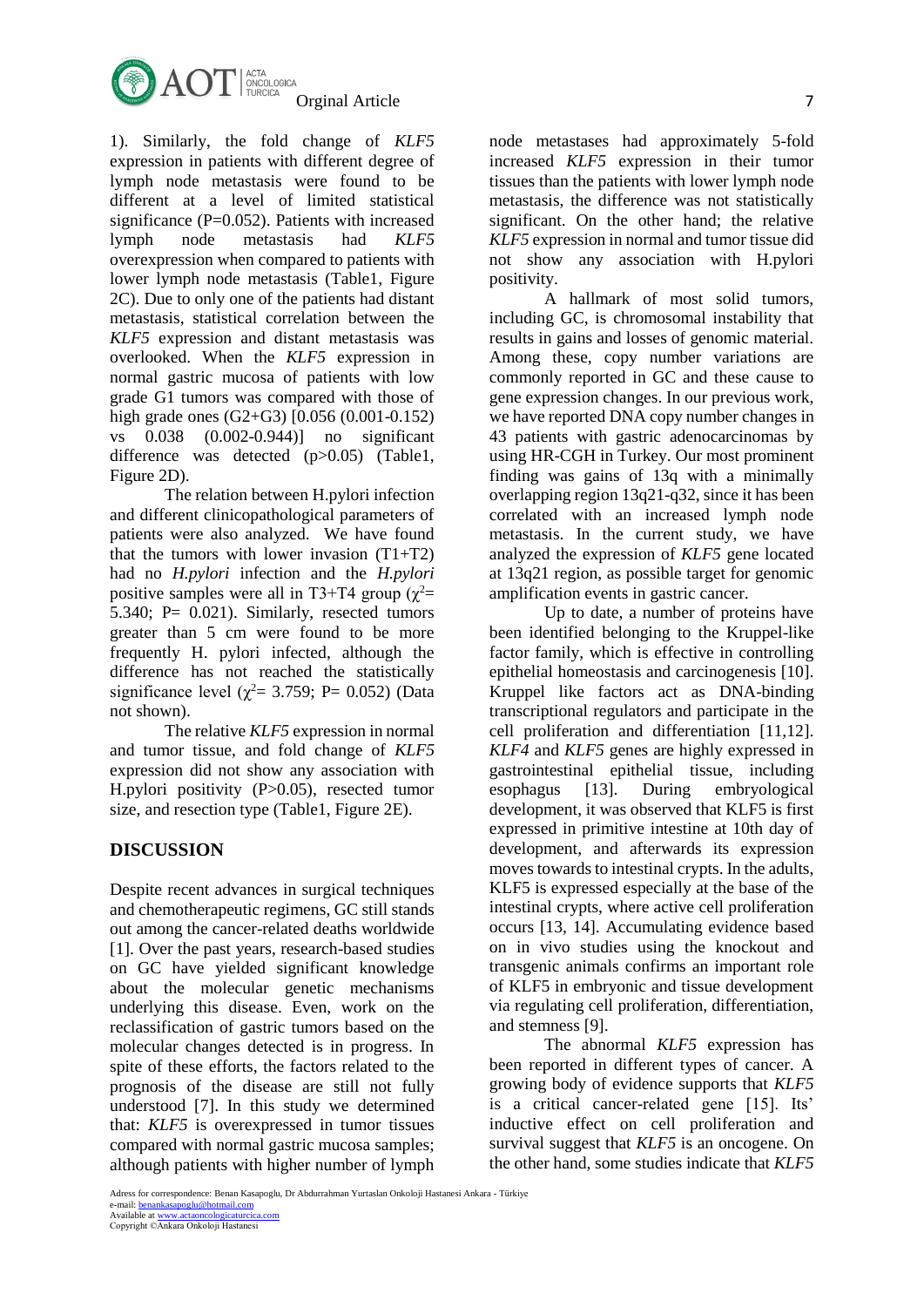

might be a tumor suppressor. The promoting role of the KLF5 on cell proliferation has been shown by in vitro cell culture experiments. Nandan et al. [16.17] have reported that KLF5 prevents the contact inhibition and accelerates mitotic entry in H-Ras-transformed NIH 3T3 cells by transcriptionally activating cyclin B1 and Cdc2. In contrast, KLF5 has been implicated to inhibit cell proliferation in several cancer cell lines in vitro. Yann et al. [18] have shown that KLF5 transfected TE2 cells, derived from a patient with poorly differentiated esophageal squamous cancer,

show increased proapoptotic BAX protein after UV irradiation and KLF5 induces both DNA repair and apoptosis . Similarly, Chen et al. [19] reported that KLF5 inhibits colony formation in the DU145 and 22Rv1 prostate cancer cell lines.Important role of KLF5 in cell proliferation and differentiation and its implications for human diseases are well reviewed elsewhere [9].

Deng et al.[20] have reported that *KLF5* are frequently amplified in gastric cancer, however, lacking expression studies. Kwak et al.[21]have proposed that KLF5 expression has been reduced in human gastric cancer, which may have been involved in tumor progression because KLF5 expression rate has been high in early-stage gastric cancer and in a small amount of gastric cancer tissues as well as in gastric cancers without lymph node metastasis . Soon et al. [22] have analyzed the expression of *KLF5* in gastric cancer and its clinical correlation by immunohistochemical microarray technique. They reported that nuclear staining of the *KLF5*  expression was significantly associated with a higher tumor grade, higher clinical stage, lymph node status, and 2-year survival, suggesting KLF5 may play an oncogenetic role in gastric carcinogenesis. Similarly, we have found that *KLF5* is significantly overexpressed in gastric adenocarcinoma when compared to normal gastric mucosa, confirming our earlier HR-CGH results. Aforementioned, our previous findings indicates that gain of 13q21 is well correlated with increased lymph node metastasis. Although not reached to statistical significance level, our present study shows that increased *KLF5* expression is related with increased lymph node metastasis. These results may contribute to expand the role of KLF5 in gastric tumor development and progression.

H.pylori is the strongest known risk factor for the development of gastric cancer. Noto et al. [23] have reported that H. pylori induces expression of *KLF5* in gastric epithelial cells in vitro and in vivo, and that the degree of *KLF5* expression correlated with the severity of premalignant lesions in human gastric carcinogenesis. Although we have found significant relationship between H. pylori infection and tumor invasion and tumor size, we could not find any significant effect of H.pylori on *KLF5* expression.

It is noteworthy that *KLF5* expression has only been studied in tumor tissues. However, as we have shown here, the adjacent normal gastric mucosa also shows appreciable *KLF5* expression. In addition, *KLF5* expression shows high inter-individual variability in both normal and tumoral tissues, and there is no cut off value of the *KLF5* mRNA level to distinguish normal mucosa from tumoral tissue. We suggest that analyzing the *KLF5* expression in only tumor tissues may be misleading, therefore, for each patient the fold-change of the *KLF5* expression relative to the corresponding normal mucosa tissue should be taken into account when interpreting the association of KLF5 expression with any clinical variable.

There are some limitations of this study that should be mentioned. First, sample size of the 35 patients was relatively small to detect the prognostic significance of the KLF5, despite the significantly increased expression in cancerous tissue. Second, we only measured here the *KLF5* expression at the mRNA level and not at the protein level. Further studies with larger sample sizes and additional clinical variables, including disease-free/overall survival rates, are warranted to understand the prognostic value of the *KLF5* in gastric carcinogenesis.

In conclusion we determined that; although *KLF5* is over-expressed in tumor tissues compared with normal gastric mucosa sample and even though patients with higher number of lymph node metastases had increased *KLF5* expression in their tumor tissues than the patients with lower lymph node metastasis, the difference was not statistically significant. We also did not determine any association of *KLF5* expression with H.pylori positivity. In that aspect we suggest that: *KLF5* expression may have a diagnostic value but not a prognostic worth in patients with gastric cancer. Larger

Adress for correspondence: Benan Kasapoglu, Dr Abdurrahman Yurtaslan Onkoloji Hastanesi Ankara - Türkiye